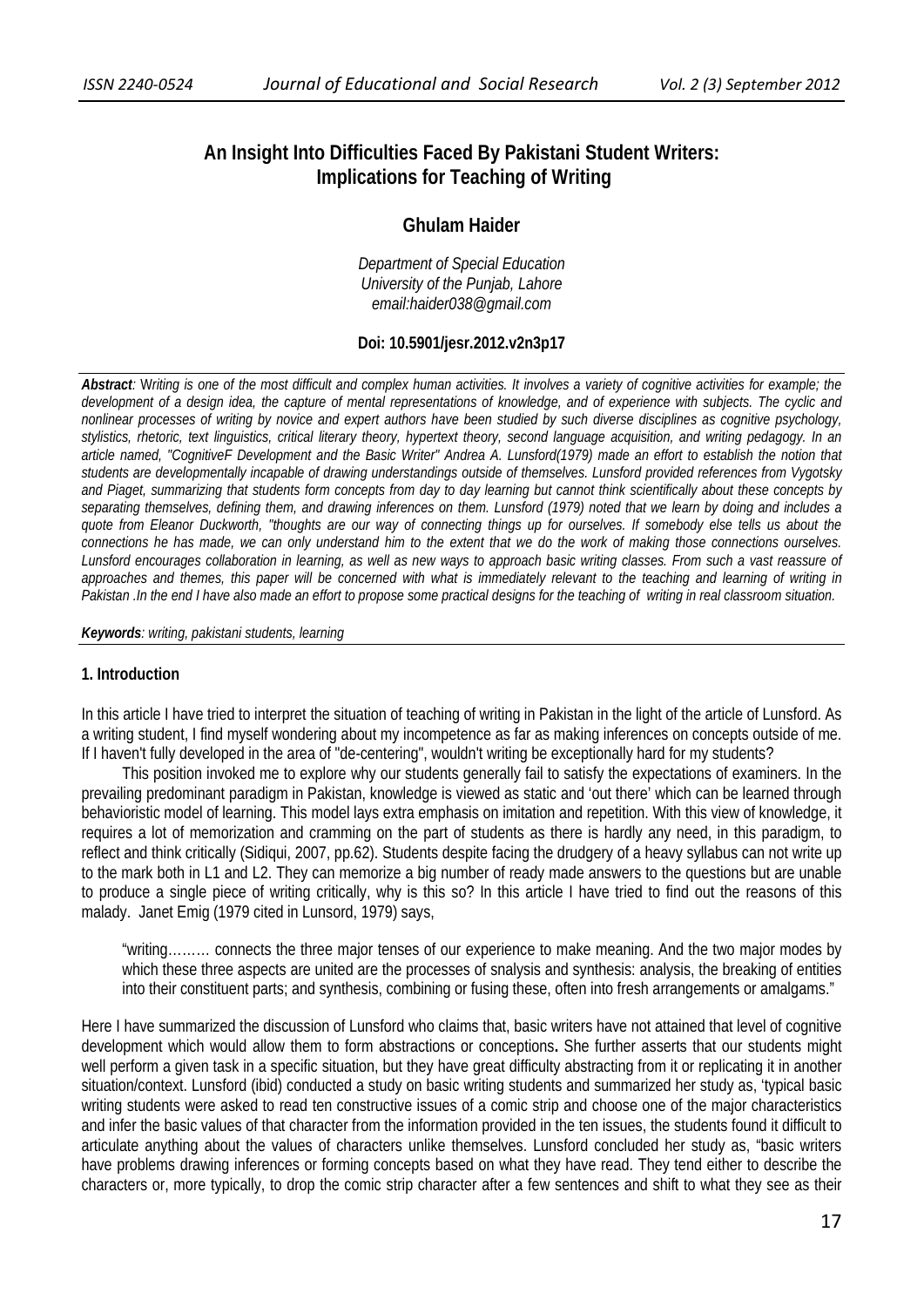own values."

 Lunsford has summarized Lev Vygostky's THOUGHT AND LANGUAGE(1962), as, there are three basic phases in the ascent to concept formation: a)The initial syntactic stage(in which "word meaning denotes nothing more to the child than a vague syncretic conglomeration of individual objects that have….coalesced into an image." b)The thinking in complex stage( during which "the thought is already coherent and objective……., although it does reflect objective relationships in the same way as conceptual thinking." c)The true-concept of formation stage.

 According to Vygostky (1962) "even after the adolescent has learned to produce concepts,……. He does not abandon elementary forms; they continue for a long time to operate, indeed to predominate, in many areas of his thinking……………The transitional character of adolescent thinking becomes especially evident when we observe the actual functioning of the newly acquired concepts. Experiments speedily devised to study the adolescent's operations bring out..... a striking discrepancy between his ability to form concepts and his ability to define them."

Difference between Spontaneous concepts and scientific concepts (Vygotsky,)**:** 

| <b>Spontaneous Concepts</b>                                                                            | <b>Scientific Concepts</b> |  |
|--------------------------------------------------------------------------------------------------------|----------------------------|--|
| Formed as a result of ordinary, day to day experience   Formed largely in conjunction with instruction |                            |  |

If we discuss the characteristics of above mentioned students by Lunsford and Vygotsky (1962) the student writers in Pakistan have all of the characteristics of Lunsford's (1979) basic writing students because like Lunsford's Pakistani ESL (L2) writers have shown: a)The ability of Spontaneous concepts. b) They are not able to remove these spontaneous concepts from themselves. c) They are unable to abstract from them. d) They are unable to define their concepts into scientific concepts which are necessary for success full college work. e) They work at what Vygotsky calls the "thinking in complexes" stage and the spontaneous concept stage rather than at the true concept formation stage (Lunsford,). f) While these writers have little difficulty in dealing with familiar everyday problems requiring abstract thought based on concepts, they are not aware of the processes they are using. g) They lack the ability to infer principles from their own experiences. h) They are not forming the "scientific concepts" which are basic to mastery of almost all college material.

 Sidiqui(2007,pp.151) claims that at the college level(intermediate and BA) English is being taught by teachers who are MA in English literature. A large majority of them are either unable or resistant to facilitate the process of empowering their students in terms of linguistic enrichment. The result is that our students can memorize critical appreciations of great poetry and prose but when it comes to verbal or written discourse, they find themselves handicapped. Lunsford (1979) further references Jean Piaget's stages of mental development: 1) Sensory-motor stage 2) The pre-operational stage 3) The concrete operational stage 4)The formal operational stage (Bullets added).

 "These stages are characterized by the ability to abstract, synthesize, and form coherent logical relationship. At the stage of concrete operations, the child's thought is still closely linked to concrete data; completely representational, hypothetical, or verbal thoughts still eludes him. As the child moves through the stages of cognitive development, he goes through what Piaget, cited in Lunsford (1979) calls the process of "de-centering", a process further defined by Lee Odell (cited in Lunsford ,1979) as getting outside one's own frame of reference, understanding the thoughts, values, feelings of another person;... projecting oneself into unfamiliar circumstances, whether factual or hypothetical;... learning to understand why one reacts as he does to experience." Lunsford (ibid) explains that although children first begin to decenter as early as the pre-operational stage, egocentricity is still strong in the concrete stage, and indeed, we apparently continue the process of "de-centering" throughout our lives.

 Lunsford(1979) summarizes Piaget and Vygostky as, cognitive development moves from doing, to doing consciously and then only to formal conceptualization. It might be inferred that mere practice is not sufficient for process of teaching and learning of writing tacit must be converted into reflection. This is common conception that practice makes a man perfect and a writer should continue writing unless he is expert in writing. For this purpose students generally join academies out side the school and college, and the academies help the students pass the examination with an examination-geared approach. Just like helping books in tuition academies, selected chapters and questions are focused and students are given ready made answers. In the whole process the students are asked to practice certain 'sure shot' questions again and again until they are automatized(Sidiqui,2007).

 Conscious doing as cited in Lusford(1979) can be interpreted as that the writer must know that how he is writing, despite what he has written. In Pakistan due to the misinterpretation of this notion of conscious doing our teachers have started focusing imitation without understanding what does this notion of conscious doing is, pedagogical shallowness lies in the fact that after learning English essay writing, letter writing, application writing, dialogue writing and story writing in schools and college our students are still unable to satisfy their teachers. This shows that in Pakistan student writers have not yet acquired the stage of cognitive development, they mere listen monologue of the teacher. According to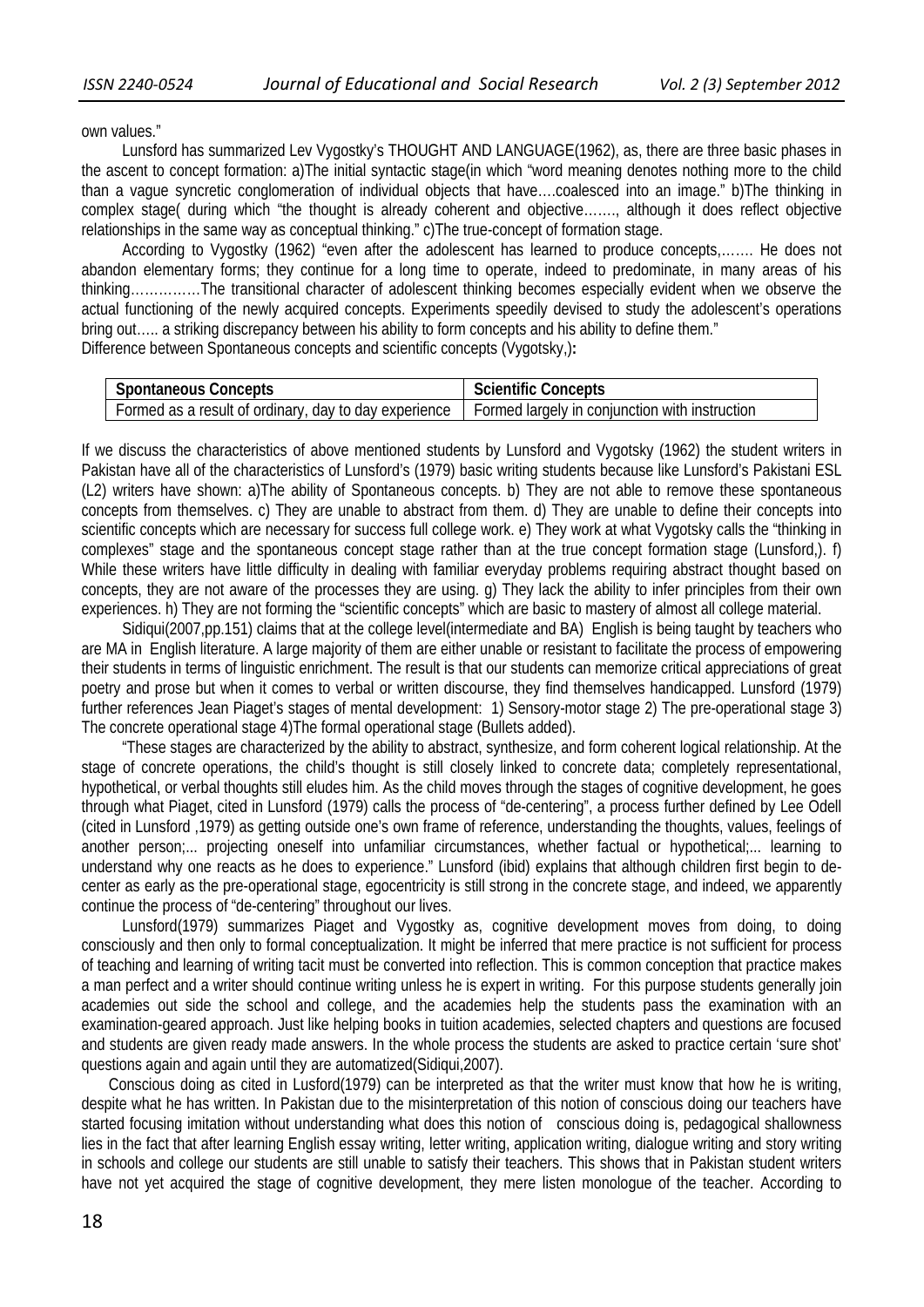Sidiqui(2007,pp.164)"the teaching in most of the intermediate level classes in mainstream colleges resembles monologue. The teacher comes to the classroom, opens the book, and explains the difficult words. Every line is read aloud by the teacher followed by its translation into mother tongue. The whole classroom time is consumed in "teaching" and explaining the books from cover to cover. The students do nothing except listening to the teacher's monologue and later memorize the 'notes' from the 'help-books', popular known as "guides", to pass the examination".

 Eleaneor Dukworth cited in Lunsford(1979) says in an essay *Piaget in the Classroom,* " thoughts are our way of connecting things up for ourselves. If somebody else tells us about the connections he has made, we can only understand him to extent that we do the work of making those connections ourselves."

 This clearly indicates the importance of involving students in the actual act of writing itself. Just providing instructions or providing guideline about how to write an outline or just teaching some steps of organizing content is not sufficient, it demands some more. In Pakistan we still focus on providing oral or verbal instructions to the students without making their own participation sure in the act of writing. Unless the students are involved in the process of writing it seems mere a drill that leads no where and we have also observed its consequences in our country. The students do nothing except listening to the teacher's monologue and later memorize the 'notes' from the 'help-books', popular known as "guides", to pass the examination(Sidiqui,2007pp.164)According to Gilbert Ryle(cited in Lunsford):

*Learning how or improving in ability is not like learning that or acquiring information. Truths can be imparted, procedures can only be inculcated, and while inculcation is gradual process, imparting is relatively sudden it makes sense to ask at what moment someone became apprised of a truth, but not to ask at what moment someone acquired a skill. "Part-trained"s is a significancant phase;" part-informed" is not. Training is the art of setting tasks which the pupils have not yet accomplished but are not any longer quite incapable of accomplishing….Misunderstanding is a by-product of knowing how. Only a person who is at least a partial master of the Russian tongue can make the wrong sense of a Russian expression. Mistakes are exercises of competence (pp.59-60)( Italics added).* 

Writing is a process of discovery (Zamel, 1982) so unless the writer himself/herself is involved in the whole process this process remains unprofessional. In Pakistan learners are just imparted information. The instructors try the same unprofessional and static grammar translation methods (Sidiqui, 2007) he further asserts "in a number of schools and colleges English is being taught by the teachers whose own specialty is not English. So most of the teachers teach English as they were taught by their teachers, that are by grammar translation method with a lot of translation and drilling to memorization", without understanding whether these methods work or not. The reason is very simple Sidiqui(2007,pp.151) claims that at the college level(intermediate and BA) English is being taught by teachers who are MA in English literature. A large majority of them are either unable or resistant to facilitate the process of empowering their students in terms of linguistic enrichment. In Pakistan students are not involved in the process of writing that is why we are still intrigued in the product oriented approach of teaching of writing. In the prevailing predominant paradigm in Pakistan, knowledge is viewed as static and 'out there' which can be learned through behavioristic model of learning. This model lays extra emphasis on imitation and repetition. With this view of knowledge, it requires a lot of memorization and cramming on the part of students as there is hardly any need, in this paradigm, to reflect and think critically(Sidiqui,2007,pp.62).

 Still our textbooks emphasize on studying abstract principles or prospects for writing, but we ignore the facts that writing skills can only be learnt by writing. Chomsky (1965, cited in Lunsford,) asserted that language is essentially and adventitious construct, taught by conditioning'…… or by drill and explicit explanation (pp, 51). Lunsford explains "students learn by doing and then by extrapolating principles from their activities." Here it can be explained that Chomsky (1965) asserts that language can not be learnt by imitation but it involves some cognitive processes which are involved in the whole process of writing but interestingly in Pakistan we have neither followed a behaviorist approach solely nor have tried process approach. The result of this whole situation is that our instructors just start teaching as they have been taught by their teachers (Sidiqui, 2007).

 Hairston (1982) in her article claims that Noam Chomsky (1957) in his theory of transformational grammar looked at the rules which language is generated; this theory caused a new focus on the process by which language comes into being". In Pakistan according to Warsi(2004) the Pakistani English Syllabus highly values correct linguistic forms instead of students' development of creative thought. That is why despite studying English in schools and colleges for about 6-8 years, students, especially coming from rural backgrounds, are not able to communicate in English with relative ease and success. The following table indicates that English as a compulsory subject has a very worst results in one of the Educational Boards.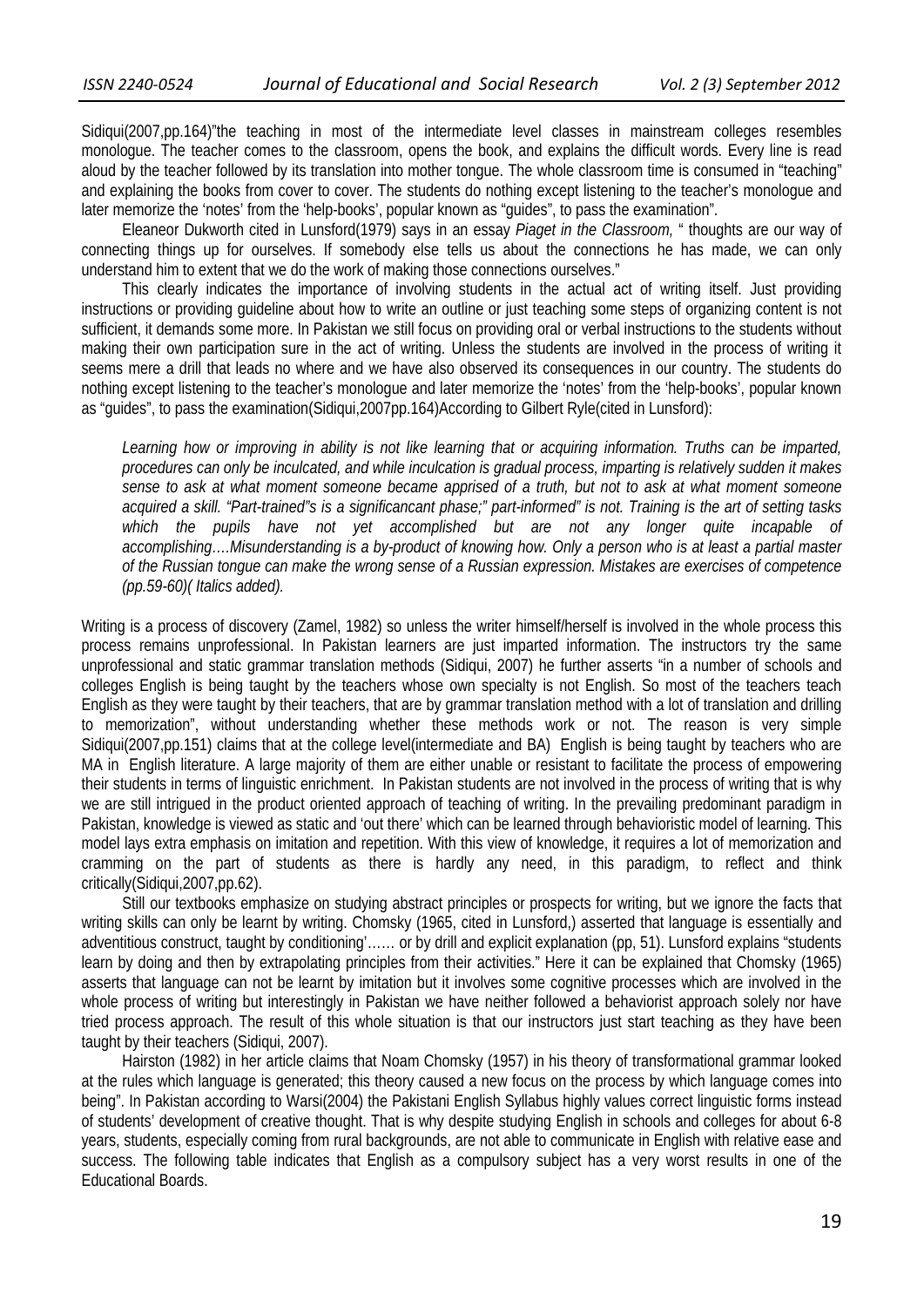**Statement showing subject wise pass percentage of intermediate Part-1 & 11(annual) Examination, 2011 Regular Candidates** 

| Subject                                   | Appeared | Passed | Percentage |  |
|-------------------------------------------|----------|--------|------------|--|
| Urdu 1 <sup>st</sup> Language             | 27074    | 24558  | 90.71%     |  |
| Enlish <sub>2<sup>nd</sup> Language</sub> | 27000    | 11127  | 41.21%     |  |
| <b>Private Candidates</b>                 |          |        |            |  |
| Urdu                                      | 52791    | 40729  | 77.15%     |  |
| English                                   | 53032    | 9092   | 17.14%     |  |

If we look at the percentage of candidates who passed in English in annual 2011 exam in Lahore Board of Intermediate and Secondary Education Total 27000 students appeared for English Exam and only 11127 students passed thus the pass percentage was 41.21 and as private 53032 students appeared in exam and only 9092/. Students passed thus pass percentage were 17.14. This situation clearly indicates that English teaching is not meeting the objectives set for learners.

From the above stated results it might be said that results in 1<sup>st</sup> language Urdu and English have a significant difference. This difference exposes the condition of 2nd Language in Pakistan. Where according to Abidi(1991) the large number of failure in English was due to the high borrow attitude of the teachers of English who insisted on maintaining the standards of Oxford and Cambridge in Pakistan. Our teachers emphasize upon memorization and rote learning despite involving the experiences of the learners. Even the examination system in Pakistan has become a hurdle in the way of process approach of writing. Sidiqui(2007) says" most of the examinations in the mainstream schools and colleges are memory driven. There are certain set of questions about the text books which are most likely to appear in the examination paper. These questions normally require production of memorized material from the text book. The students without bothering about the text books prepare for the examination with the help of "Get through guides" (help-books specially designed to prepare the examinations) that provide them with a short cut to pass the examination. These helpbooks contain summaries of the poems and ready-made answers to the comprehension questions of short stories, essays, poems and plays. This entire works fine as the assessment system encourages rote learning." like wise the writing teachers try to impart a set of rules to the learners for writing. They forget the fact that procedures can only be inculcated not imparted (Gilbert, cited in Lunsford, 1979). In Pakistan our writing teachers must realize that we are living in a competitive world in which our educational efforts should not only be related to our national needs, these should also compare well with the standards of education in other countries of the world (Abidi, 1991).

 Here I would like to summarize the discussion of Polanyai(cited in Lunsford,) "the well-known fact that the aim of of a skillful performance is achieved by the observance of a set of rules which are not known as such to the person following them(p.49). According to Donal,Schon(1982.pp.49) 'when we go about the spontaneous, intuitive performance of the actions of every day life, we show ourselves to be knowledgeable in a special way. Often we can not say what is that we know. When we try to describe it we find ourselves at a loss, or we produce descriptions that are obviously inappropriate. Our knowing is ordinarily tacit, implicit in our patterns of action and in our feel for the stuff which we are dealing. It seems right to say that our knowing in our action."

 Polanyi(1976) uses the examples of the person who rides a bicycle, keeps afloat in the water, or plays a musical instrument without at all comprehending the underlying rules. "Rules of art can be useful, Polayani says, but they do not determine the practice of an art; they are maxims, which can serve as a guide to an art only if they can be integrated into the practical knowledge"?(pp.45 cited in Lunsford,).

 Our present system of education is not designed to promote scholarship. Rather it is impossible to pursue any scholarship in this system. It will be more correct to say that it skills all desire for knowledge. This system only promotes mediocrities (Abidi, 1991.pp.32). Further it is augmented by Sidiqui(2007,pp.168) "if we look at the textbooks of English in Pakistan, in the name of English we see short stories, poems, novel, plays etc. there has recently been a realization that it is important that our students should be exposed to functional English. By functional English we mean that one should be able to carry out various linguistic functions by using language as communication tool. Unfortunately our students who can learn critical appreciation of Shakespeare, Milton, and Chaucer are unable to communicate, in written or oral form, in an effective manner." Polanyi(cited in Lunsford,1979) further claims that we learn by doing with a recognized master or connoisseur better than by studying or reading about abstract principles.

 In Pakistan teachers ask students to read the notes taken during the monologue lecture. In the system I myself have got education we were asked to memorize the instructions about essay writing and reproduce those memorized set of information. A child has no opportunity pass to through an experience that he/she might claim their own. They are only memorizing the content already memorized by the teacher. It might be said a transition of memorized content from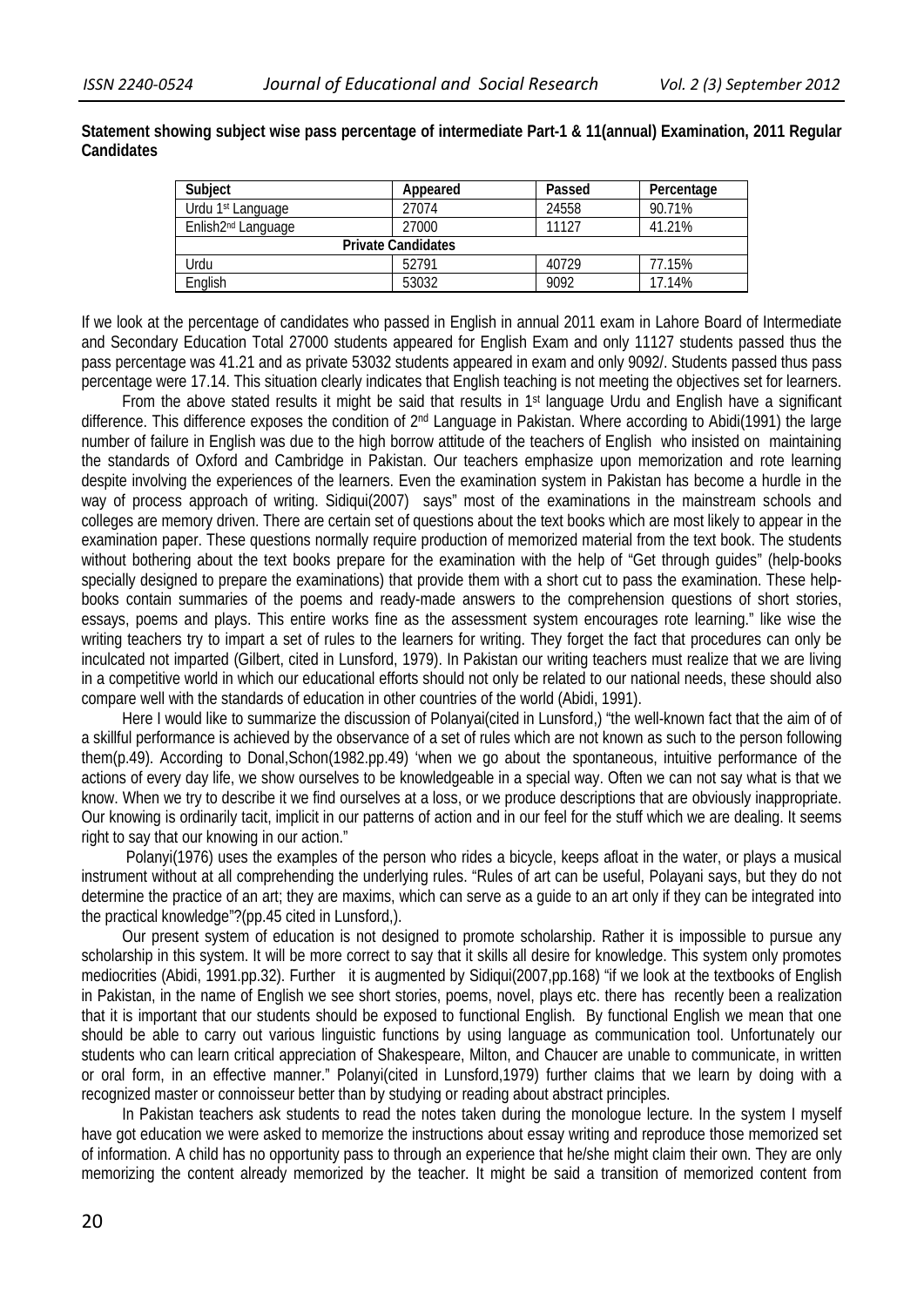teacher to the taught. Vygostky (1962, pp.104) says "what a child can do in cooperation today he can do alone tomorrow. Therefore the only good kind of instruction is that which marches ahead of development and leads it; it must be aimed not so much at the ripe as the ripening functions.

 I remember when I first started teaching writing in the English Language classroom, two issues immediately sprang to my attention; i) the students were extremely demotivated whenever asked to write in English; ii) the end product was fairly disappointing and didn't seem to correlate with my students' abilities as displayed in other aspects of their language ability, such as speaking for example. As my teaching developed over several years, so did my understanding as to why the students displayed such aversion to writing and why the end product of the writing they did do left something to be desired. In Pakistan I have also personally observed a critical situation that writing is something that teachers expects learners to do in class without giving any prior thought to the meaning of the finished product . As a consequence, learners' attitudes towards writing are less than positive. This is compounded by the fact that this skill is often relegated to the status of 'homework' due to pressures of time and syllabus requirements, thus nullifying the possibility of teacher guidance. Furthermore, writing is viewed primarily as a tool for the practice and reinforcement of specific grammatical and lexical patterns; accuracy being all important whereas content and self-expression given little if any priority. Basically students are 'writing to learn' and not 'learning to write'.

 I have also inferred from the conversation with my colleagues that writing is a task in which the learner imitates, copies and transforms teacher supplied models, there is no need to focus on the steps involved in creating a piece of work . Here I would like to give a direct response of one of my colleagues:

*"I think…… writing should be taught by imitation, means students should be given the model writing and should be asked to follow the pattern"* 

#### The primary goal of product writing is an error-free coherent text.

"*The paper (written product) should be ideal; there must not be any mistake in the essay."* 

Interestingly more than 80 percent of my colleagues believe that a text must be perfect so that the candidate might obtain good grades/marks in the exam 10 percent of my colleagues have view that no text can be perfect, but that a writer will get closer to perfection by following the model text of some great writers and reworking on the successive drafts of a text.

#### *A writer must write without any mistake of verb grammar and spelling.*

# *A student is unable to satisfy unless he/she writes a master piece, because he will get marks only when he writes well. Examiner only loves a perfect essay…….*

#### *Yes, a student should obtain good marks but he can get good marks by writing an essay that is perfect.*

 At this point we must remember that modern composition teaching has emerged primarily from observations of L1 composition students, leading to a strong focus on writing 'process,' which does not address the need of ESL students for help, for example at sentence level.This is based on ESL students' documented preference for error correction (Leki, 1991) and the need for word usage and sentence grammar to become automatic. That is even in countries where English is taught as L2 the focus is on grammar and perfection.

 Tim Caudery (1995 cited in Sharon Myers,) reported the responses of second language teachers he surveyed to the question of what the "process approach" meant to them. The responses reflected a lack of consensus among the teachers as to the meaning of the "process approach." The confusion is not surprising, given that most ESL teachers do not come to their profession through courses that teach the history or theory of composition and until recently, much of the literature on teaching composition has been primarily concerned with L1 composition." But in pakistan this situation is supported by Sidiqui(2007) " in a number of schools and colleges English is being taught by the teachers whose own specialty is not English. So most of the teachers teach English as they were taught by their teachers, that are by grammar translation method with a lot of translation and drilling to memorization".

 That is why in Pakistan teaching of writing is an ignored paradigm. And it it further confused by the evaluation made by these inexperienced teachers. In Pakistan the feedback by the teachers the teachers become a source of fear for the students,one of the respondents said,

#### *Whenever I have shown my work to my teacher he says oh Bad what is this!*

I have personally noticed this thing among a number of my colleagues; they often utter such expressions after looking at the written pieces:

- *1. Oh! My God what is this mess?*
- *2. What the hell with this writing.*
- *3. You can not write boy etc.*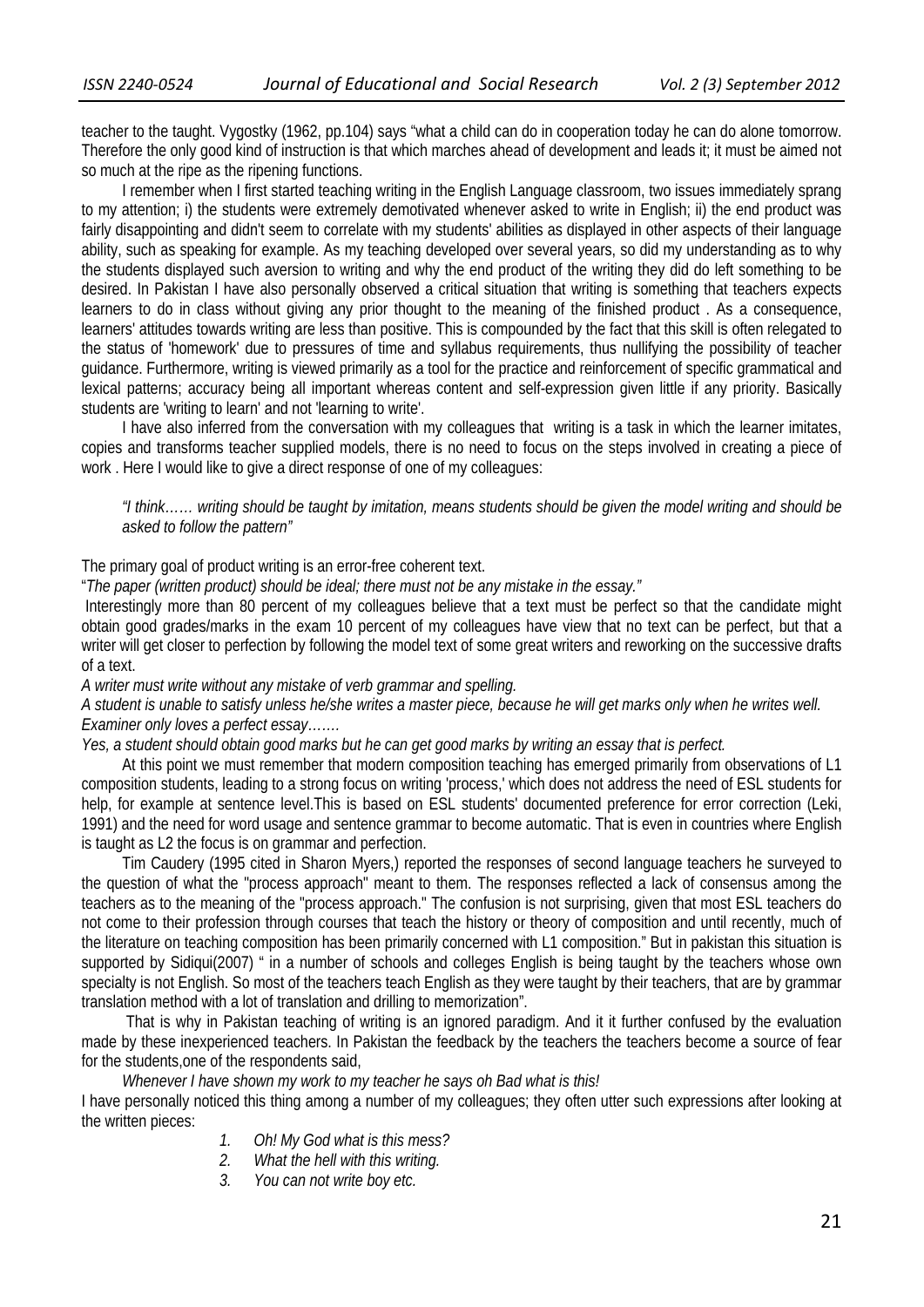According to Williams (2003 cited in Adam Simpson**,**) written feedback is an essential part of any language course that involves a writing element. Feedback falls into two categories: feedback on form and feedback on content. Content feedback relates to product writing, and generally consists of the indication of grammatical errors. Feedback on form, however, focuses on the communicative effectiveness of the piece.

 This situation is further supplemented by the evaluation system in Pakistan, according to Sidiqui(2007) "most of the examinations in the mainstream schools and colleges are memory driven. There are certain set of questions about the text books which are most likely to appear in the examination paper. These questions normally require production of memorized material from the text book. The students without bothering about the text books prepare for the examination with the help of "Get through guides" (help-books specially designed to prepare the examinations) that provide them with a short cut to pass the examination. These help-books contain summaries of the poems and ready-made answers to the comprehension questions of short stories, essays, poems and plays. All this works fine as the assessment system encourages rote learning." This is a common trend in all over the world that teachers use many different types of marking styles and comments when they mark a paper or an assignment. I have observed this among my own colleagues that the teachers use a variety of these styles and comments which consequently make understanding of the paper/assignment very confusing for the students who have several different teachers and courses. Even within a discipline there is no one set of rules or standards for marking a paper/assignment and we colleagues generally discuss these issues during our staff room discussions. While the type of course can determine the values that a paper is marked on, the comments that a teacher gives have no such boundaries.

 I believe the comments that a teacher gives determines the future work of a student. If one item in particular is paid attention to then the student will probably concentrate on that problem for the next paper. If a problem is not noted then the student will miss out on having a chance to fix the problem in later papers. Knowing how teachers use comments and the format that they are used in can provide a student with an invaluable tool. This is a tool that can allow the student to decipher the ideas that the teacher is trying to put across. But unfortunately in our system teachers do not comment the papers/assignments of the students with a view of improvement but just exhibiting their own so-called scholarship. While marking papers /assignments they partially ignore the difficulties faced by the learners.

Hadfield and Hadfield (1990 cited in Adam Simpson) discussed three areas of difficulty for the learner in relation to the productive skills of writing and speaking, namely psychological, linguistic and cognitive difficulties. Here I have discussed these difficulties in relation with Pakistani student writers:

## **2. Psychological Difficulties**

Firstly, the writer cannot consult the reader; the audience is not immediately present as is the case with speaking. The psychological difficulty therefore lies in deciding what information the reader needs and the best way to express this as respondents expressed:

- *a. Some time I can not decide what I should write.*
- *b. It is difficult to understand my English teacher he likes some horrible things [laughs].*
- *c. I have no idea ….sometime about the style……..*

This difficulty manifests itself in the prewriting stage, when some learners may be unwilling or unable to produce ideas that will work towards the construction of a piece of writing. Students cannot decenter (Lunsford,1979). They are unable to go beyond themselves. In order to overcome these difficulties, the teacher must employ certain strategies to elicit the necessary input.

# **3. Linguistic Difficulties**

Secondly, learners suffer from linguistic difficulty, in that the language used when speaking is not the same as that used in speech. In some cases it is simpler (e.g. shopping lists), in others it is more elaborate and formal (e.g. academic essays). Native speakers not only know an elaborate network of conventions but also know how and when to legitimately 'break the rules'. This problem is evident in learners who are unaware of the discourse patterns inherent in certain types of writing. And, in Pakistan English is taught as 2<sup>nd</sup> Language, so it might be said that students have to face problems related to language. As all of the respondents replied as:

- *a. I have to cram some words so that I may use them while writing.*
- *b. I usually forget spellings this is a horrible situation for me.*
- *c. Yes I have a lot of ideas but normally I feel it difficult to write in good English.*

These responses very clearly illustrate the linguistic difficulties faced by Pakistani student writers. This also supports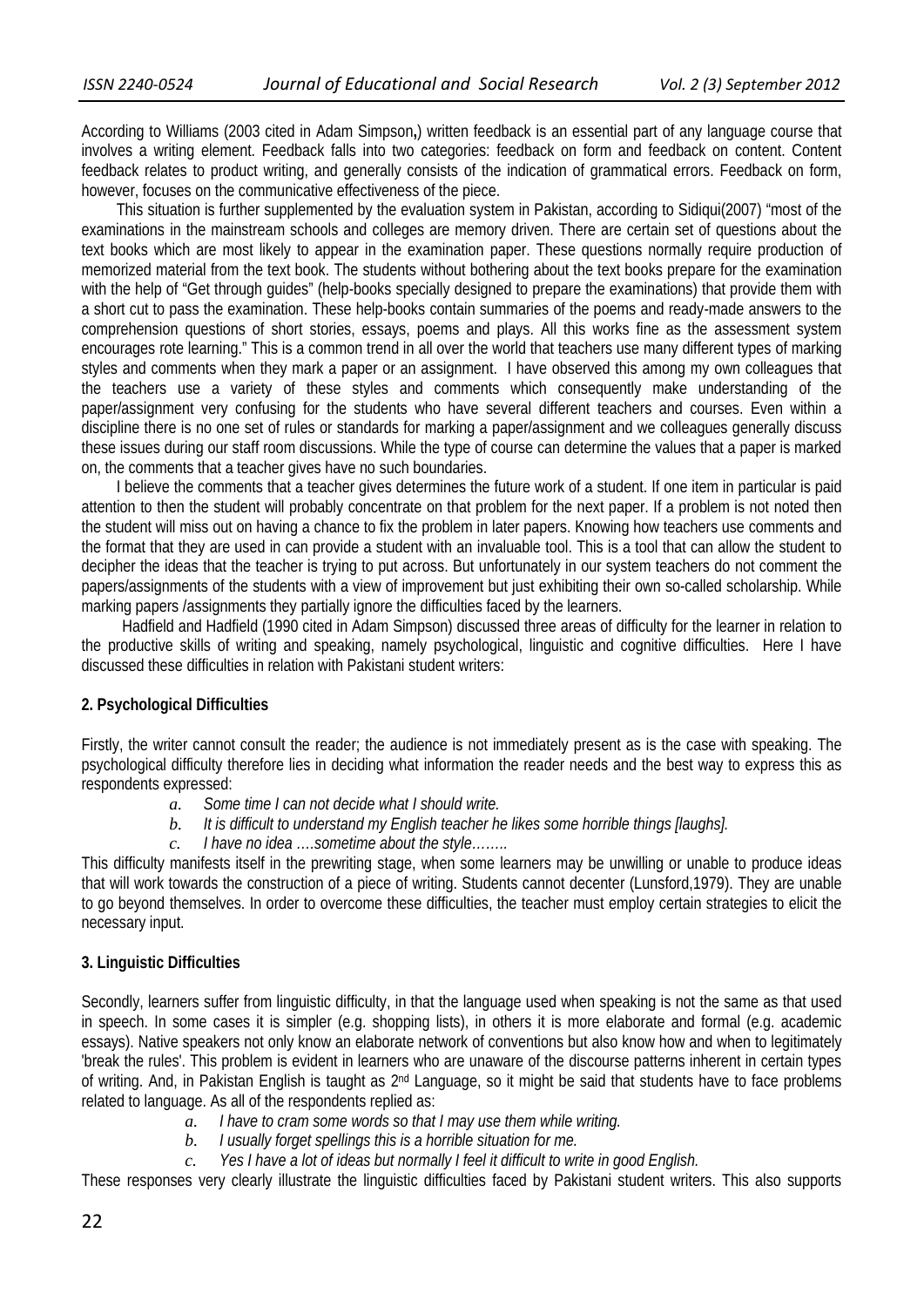Lunsford (1979) that basic writers have problems in converting ideas into an adequate written expression. They can write spontaneously but they have to face difficulty while writing scientifically.

## **4. Cognitive Difficulties**

 Finally, Hadfield and Hadfield (1990 cited in Adam Simpson) discuss cognitive difficulty. This relates to the necessity of learners to organise their thoughts on paper. This may be difficult in such circumstances as an essay given as homework, for which the purpose is not immediately apparent, and the piece of writing is not being done for any personal reasons. I have observed that this difficulty is very common among Pakistani students because the textbooks in Pakistan already contain material for the examination purposes and students do not give importance to such assignments because they just cram a few days before exam and get through the exam. Consequently, the writing tasks fail to invoke an audience. The teacher is generally assumed as a sole audience for Pakistani student writers. And, the students know that what the teacher/examiner demands i.e. reproduction or spontaneous reproduction of memorized content.

## **5. Problems Related to the Process**

 Here I would share some other problems identified by Dickson (2001, cited in Adam Simpson) according to Dickson (2001, cited in Adam Simpson) writers suffer these problems during writing.

# *5.1 In-Class Problems*

 'The reluctant writer' this type of writer stops continually, writes briefly, and is always looking around. He/she never seems to concentrate for more than a few seconds at a time. 'The always-has-to-be-correct writer' for such learners, the use of an eraser or liquid paper indicate a writer with perfectionism as their ideal.

 'The keyboard taper' this learner makes frequent use of pocket electronic dictionaries or is constantly flipping the pages of paper dictionaries, thus indicating someone pursuing the most accurate word possible.

 'The talker' because a quiet class is usually required for writing, the talker is immediately noticed above the silence of the classroom.

## *5.2 'Homework Syndrome'*

 Homework is one of those beaten themes in education that is still attracting the attention of education. There have been fiery arguments, for and against homework but we are still facing this problem, ironically, with much more intensity (Sidiqui, 2007, pp.137) and especially in teaching of writing teachers depend upon homework a lot. Hadfield and Hadfield (1990 cited in Adam Simpson)) claimed that, on occasion, writing classes are there merely to show that work is being done and not with a specific purpose or goal. Consequently, writing is associated with chores or even discipline. Writing classes can therefore suffer from what Hadfield and Hadfield label 'homework syndrome', i.e. students are poorly motivated and therefore perform badly. In Pakistan students are asked to memorize the essay or story and the students generally practice this memorization at home. I can relate my own story my English teacher used to emphasize on memorization early in the morning and I along with my other class fellows followed this drill. To support this assumption, I inquired 50 students with regard of this practice and interestingly 45 out of 50 students replied that they memorize their work at home and generally early in the morning. One of the respondents said,

*"I am Haf-ze-Quran and it is easy for me to memorize after or before Fajar prayer."* 

The other respondent said,

## *"I try to memorize my work (syllabus for class test) at home and especially early in the morning."*

This all result in poor performance when the parents are less vigilant or uneducated. According to Sidiqui(2007,pp.138) "the children are given those items as homework that are either very difficult and cannot be done without help from adults or they are too simple and the purpose of homework is not the strengthening of concepts but to keep the children busy". Some times it happens that students are not provided with adequate instructions. In certain cases there are no clear instructions given by the teachers about the homework. The result is that even when children are willing to do their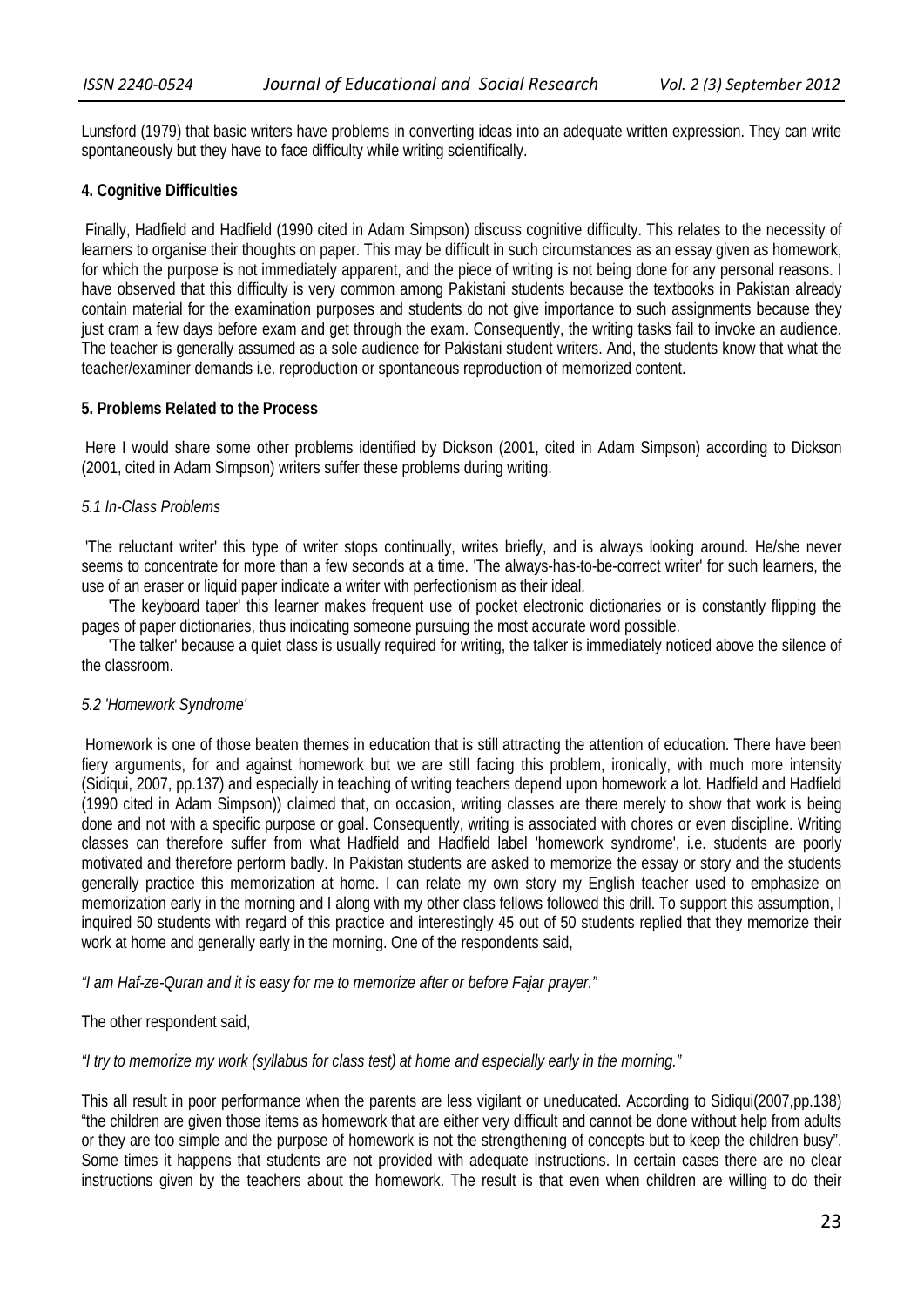homework they do not know how to go about it. Teachers take it for granted that children know how to do this homework (Sidiqui, 2007, pp.138-139). I would like to share an instance of my native town, there a so called English Medium school enrolled a large number of students from the rural area and, offered a very high profile course named Oxford Syllabus. For the teaching of this syllabus the school management had to hire teachers from the local town and induct them as English Medium School teachers. The teachers were untrained and did not know how to teach this high profile course. Consequently, they started to put a lot of stress on homework. Most of the parents of the children were uneducated and unable to help their children. So this problem unintentionally caused tuitions and extra financial burden on parents.

 In brief this is a supported fact that most of Pakistani student writers in the words of Lunsford are performing well below the formal-operations or true concept formation stage of cognitive development, and hence they have great difficulty in "de-centring" and performing tasks which require a sound cognitive development. But once we have realized that our student writers have to face difficulties while writing as mentioned above. So what can be done to help them out of this situation? How can classroom teachers make this realization useful or effective for teaching of writing?

# **6. Implications**

- 1. I believe that we must change our attitude towards writing and it should be considered something that is nurtured and developed in the classroom, resulting in the difficulties experienced by learners being comprehended and dealt with. The learners should not be segregated from the difficulties rather these difficulties should be tackled realistically.
- 2. In Pakistan learners are unwilling or unable to produce ideas that will work towards the construction of a piece of writing. In order to overcome these difficulties, the teacher must employ certain strategies to elicit the necessary input.
- 3. Teachers should provide encouragement to the students so that they may attend to the task at hand and the teachers should also avid a perfectionist view of task they should remind their students that perfect work is not expected.
- 4. Monologue lectures should be avoided in other words classes should be learner centered not the teacher centered.
- 5. Collaborative learning should be promoted in class room where all of the learners are active participant.
- 6. In classroom all those devices which promote perfectionism for example, ink-remover etc., should be restricted.
- 7. Class time should be spent writing, reading what has been written aloud to the group/audience, and talking about the writing (Lunsford, 1979, pp.302).
- 8. Learner should be motivated to jot down on paper some of the thoughts that they can easily express verbally, since they seem to have a lot to say.
- 9. The writing instructors should provide feed back that will lead the learner into reflecting on their work, rather than merely copying correction or not studying the assessment at all.
- 10. Our textbooks must contain such activities that allow students to practice or exercise themselves in these activities continuously.

Here I have made an effort to devise a practical lesson plan for a writing teacher keeping all of the necessary implications in mind.

 Writing, unlike speaking, is not an ability we acquire naturally, even in our first language - it has to be nurtured and taught in a class room. In Pakistan unless L2 learners are explicitly taught how to write in L2, their writing skills are likely to get left behind as their speaking progresses honestly speaking in our country none of the language skills is nurtured accurately. But teaching writing is not just about grammar, spelling, or the mechanics of the Roman alphabet. While writing a learners has to be aware of and use the conventions of the genre in the new language and some certain cognitive process because writing has been acknowledged as a socio-cognitive process.

# **I. Activity**

*Introduction* 

Massi (2001,cited in,Adam,2012) claims that writing is by nature an interactive process because it evolves out of the symbolic interplay between writer, text and reader . Consequently, by making conditions more authentic than the ones in traditional classroom tasks, an awareness of audience, purpose and intentionality is reinforced.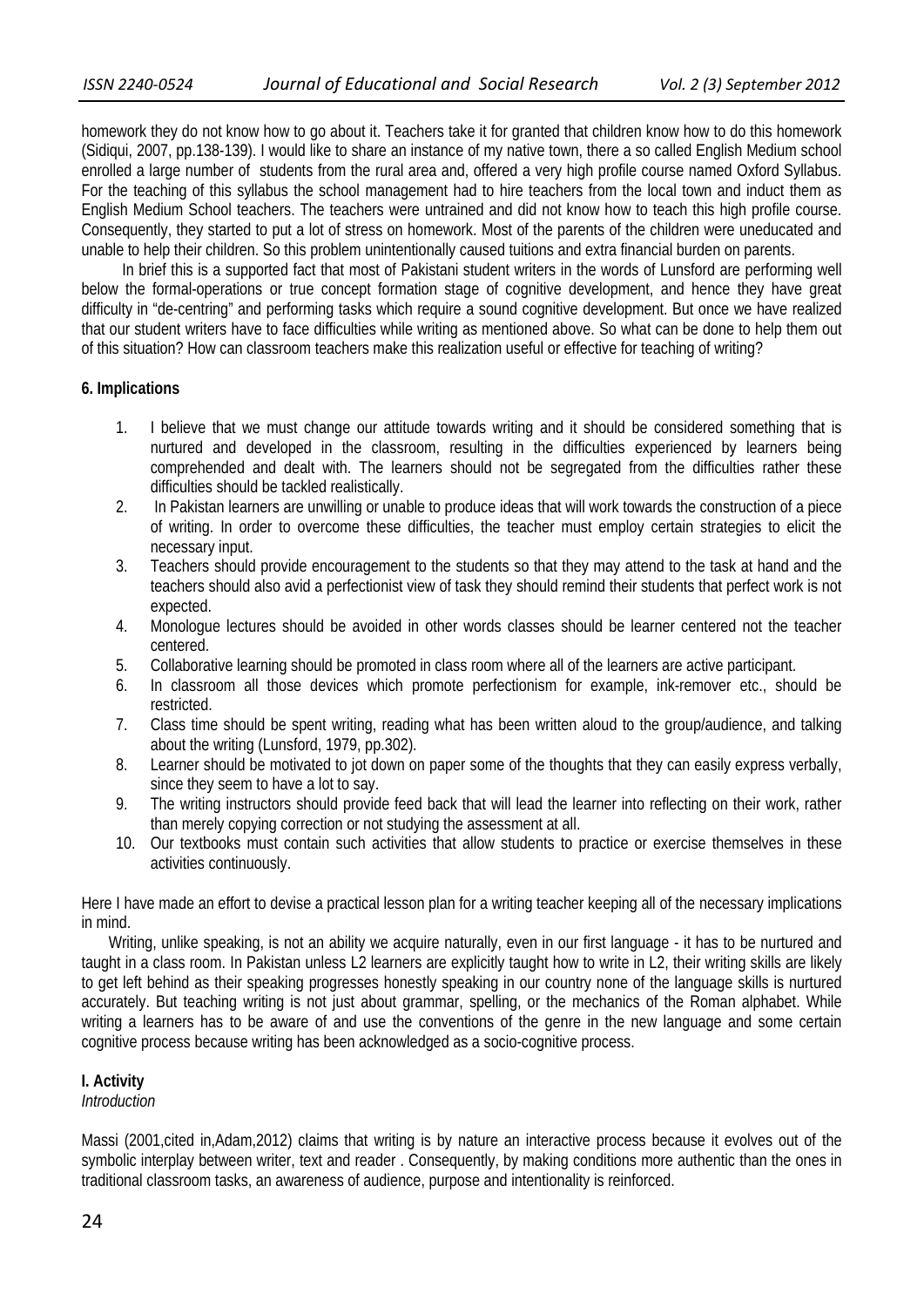Before writing any piece of writing learners think about a situation and share with a partner. I have put this activity into the category of Prewriting

#### *Group brainstorming*

On a given topic (students work cooperatively and write down all the ideas that come to mind in connection with a topic). a-The teacher will invite the whole class to work on a topic collectively in small groups and brainstorm. I believe that the class as a whole can generate more ideas than an individual could manage alone (also, their collective schemata are greater than the individual's, Adam, 2012).

b-At this stage the teacher will create a real world and specify the audience and purpose of a text by making the situation 'real'. For this the teacher can ask the students to write for some audience for example; college/school magazine readers, local newspaper readers etc.

c- Now the teacher will give an assignment to a group of learners. The task will be to write a book review and submit it to the college magazine. This is hoped that the learners will respond to this real audience with enthusiasm, and embrace the task as it has a genuine purpose.

## **II. Activity**

*Team/Collaborative research on focusing ideas for writing* 

 I believe that introducing students to computer technology has been an effective way to engage them in the research process.

Narrowing down or focusing ideas is a cognitive process, and it involves thinking about which of the many ideas generated are the most important or relevant, and perhaps taking a particular point of view.

 As part of the essay-writing process, the teacher will ask the students in group to put the ideas generated in the previous stage onto a 'mind map'. The teacher then will draw a mind-map on the board, using ideas from the different groups. At this stage the teacher can scaffold the students because this gives the learners the tools to better express their own ideas(Catherine,2011).

 At this stage the teacher will prepare learners to write an essay, the teacher will give the learners the essay title and pieces of scrap paper. Students will be given 3 minutes to work alone, writing one idea on each piece of paper, before comparing in groups without stopping and without worrying about grammar or punctuation. If they don't know a particular word, they can write it in their L1. This often helps learners to further develop some of the ideas used during the*' Generating ideas'* stage. Each group will then present their 3 best ideas to the class. It doesn't matter if the ideas aren't used in the final piece of writing; the important thing is that it will help break through the barrier of *' I can't think of anything to write.'* Learners then compare together what they have written, and use a dictionary, the teacher or each other to find in English any words or phrases they wrote in their L1.

**III. Activity**  *Actual Writing Team writing* 

Once the students have generated their own ideas, and thought about individually which are the most important or relevant, students will work together to write a previously agreed, text.

 I believe that asking students to produce a text in collaboration can be quite motivating. It enables the stronger students to help the weaker ones(Adam,2012).

The teacher will ask the groups to share their text in groups so that their text can be seen by other groups.

## **IV.Activity**

- *Whole class text construction,*
- *Composing on the blackboard and*
- *Parallel writing.*

These techniques have their foundation in product writing but are effective in providing a framework for lower level students to work from. These techniques can develop a sense of collective achievement, while eliminating the fear of being left to 'go it alone', completely unguided(Adam,2012).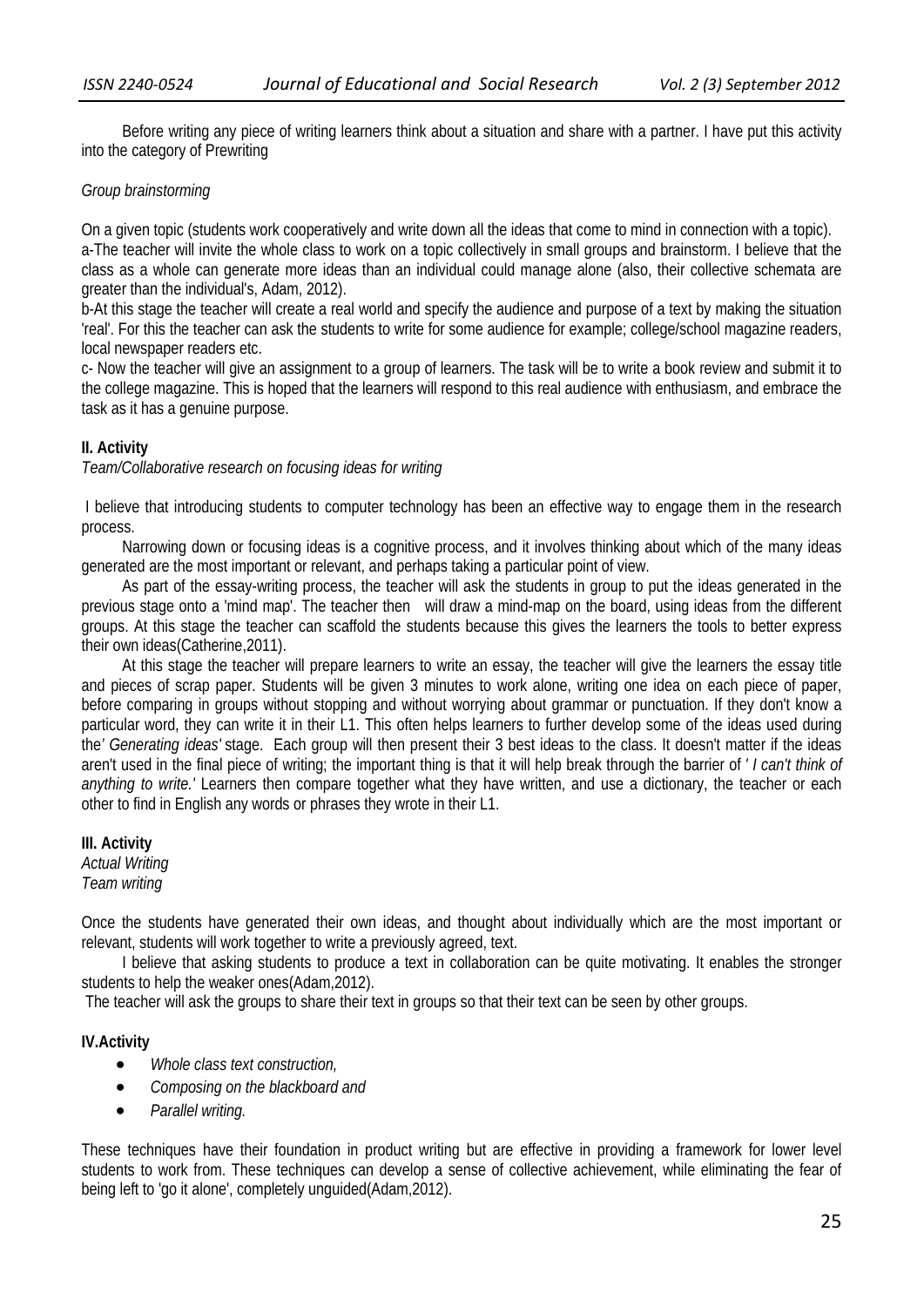The teacher will give the students cues to express their ideas in the most appropriate way. The examination of model texts is often prominent in product or genre approaches to writing, and will help raise learners' awareness of the conventions of typical texts of different genres in L2 (English).

 The teacher will provide the learners in groups several examples of a genre, and they will use a genre analysis form to identify the features and language they have in common. This will raise their awareness of the features of the genre and gives them some language 'cues' they can use in their own writing (Catherine, 2011). At this stage the learners will identify the function of different paragraphs in a piece of writing. For example, in a fee concession application, the functions of the paragraphs might be something like;

- a. reason for concession
- b. closing paragraph praying for a concession

Learners will be given an essay with the topic sentences taken out, and put them back in the right place. This raises their awareness of the organisation of the essay and the importance of topic sentences.

#### **V. Activity**

#### *Peer Review & Construction of text*

At this phase the teacher will move around the class listening to the comments of students and, providing feedback or answering questions on structure, lexical items, the validity of an argument, the order of presentation of the information, etc. Peer evaluation of writing helps learners to become aware of an audience other than the teacher (Adam, 2012). If students are to write a second draft, the teacher will ask other learners to comment on what they liked / didn't like about the piece of work, or what they found unclear, so that these comments can be incorporated into the second draft. The teacher can also respond at this stage by commenting on the content and the organisation of ideas, without yet giving a grade or correcting details of grammar and spelling. This can help keep track of their progress and work out a record of most frequent questions, doubts and inaccuracies for a future 'error analysis' session.

## **VI. Activity**

#### *Peer-editing*

While writing a final draft, students should be encouraged to check the details of grammar and spelling, which may have taken a back seat to ideas and organisation in the previous stages(Catherine,2011).

 Teacher will guide the students to exchange their first drafts of a text and point out changes which are needed to help the reader (e.g. better organization, paragraph divisions, sentence variety, vocabulary choice). At this stage the teacher will guide the students to act as each other's editors spotting vocabulary repetitions, grammatical errors, spelling mistakes, etc).

 Peer editing is a useful tool for any level of learner, although its specific application can vary from level to level(Adam,2012). For example, at lower levels it can be used generally, to highlight the grammatical problems, whereas for higher levels this would be used to assess how effectively an essay question has been answered (Adam, 2012).

#### **7. Conclusion**

In Pakistan to pace up with the developed countries we must do something practically for the cause of success. Our student writers need our help and the best way to help them is to facilitate them in the process of writing. We must remember that writing is not any phobia a frightening process if it is handled professionally. If we are able to convert our language classrooms into a friendly, learner centered place, we shall be able to illuminate the fear of students as writers. Process approach in writing can help us finding valid ways to substantiate our success; consequently we shall be able to track the real potential of our students in the field of writing composition that is still a night mare for our students and teachers.Writing can escape from its image as a laborious activity if process writing techniques are adopted in the language classroom. Process writing not only reduces most of the problems associated with this skill, it also turns the writing class into a stimulating and communicative experience. Furthermore, using this approach at lower levels is not only feasible, but will also provide a spring board for the language learner to become a skilled writer in L2 (English).